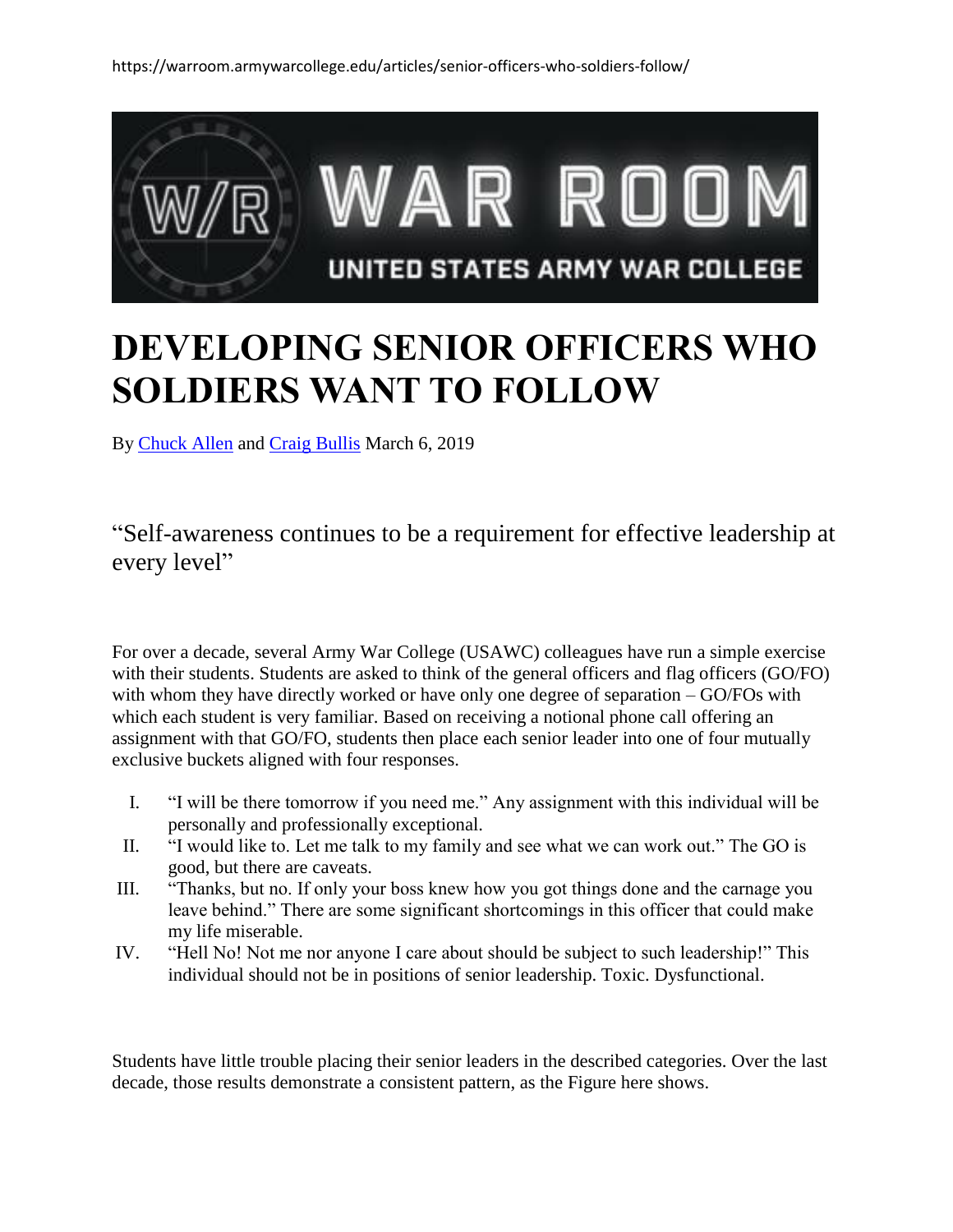## If the General called...



The reactions among Senior Service College ("War College") students seeing this chart are mixed. Some are content with about two of five leaders generating unquestioning support. Others are dismayed that the same system which developed Category I leaders also allows Category IV officers to make general officer.

Discussions about the extremes – Category I and IV GO/FOs – often move directly to conceptual and interpersonal domains. Students describe the best GO/FOs as being simply smarter than others and bringing sophisticated perspectives to daily interactions. They demand high levels of performance, of course, but also demonstrate genuine care for individuals. They make all ranks feel valued. They pay attention to the nuances of organizational climate. Officers in Categories III and IV are described as tending to substitute activity for brains (Hooah!) and inappropriately oversimplify complex situations. They are either unwilling or unable to get above a problem to see it in time and space, and are simplistic in their perspective.

Such limitations may be forgiven, but the Category IV leaders are also simply jerks. They are described as patronizing, arrogant, and only interested in their own short-term success rather than the longer-term success of the profession, their units, and their people.

War College students know and have experienced the difference; they are not rookies who need coddling. These are centrally selected, uniquely successful Lieutenant Colonel-level (O-5) commanders who themselves have made hard decisions in peace and war. They know the difference between high standards, tough love, and an unreasonable ass. They have earned a vote in discerning good from bad senior leadership.

The consistent distribution of GO/FO categorization by these experienced and successful officers should cause concern and solicit action by the Army. Our intent is not to simply cast stones at senior leaders – many of whom are models of the profession – but to recommend raising the floor for selection to this influential group. We begin by offering two caveats.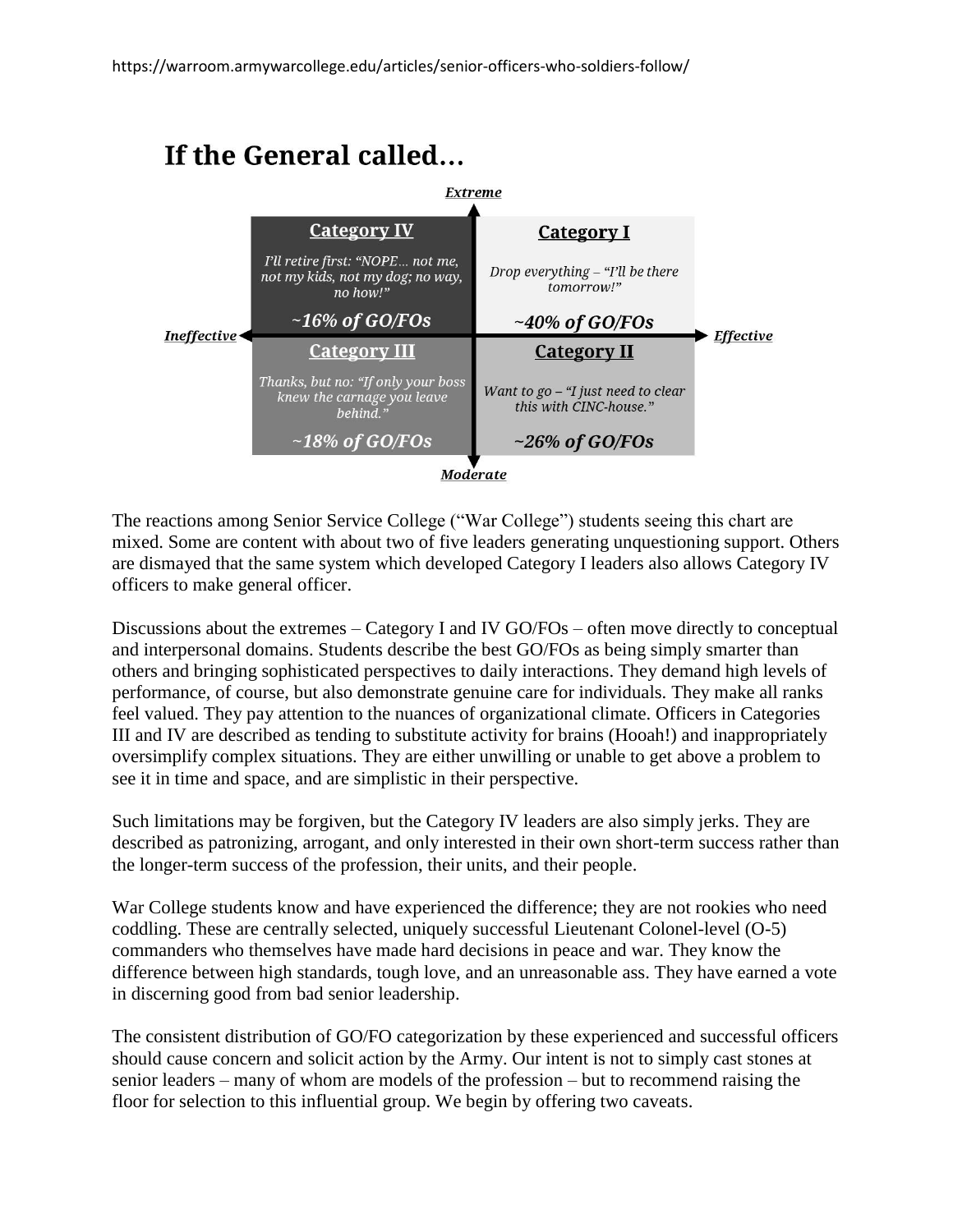First, GO/FO development begins well before selection to flag rank. Considerable winnowing of the officer pool begins at selection for Lieutenant Colonel-level Command, then even more for Colonel-level Command. Second, we recognize the recent developmental efforts instituted and resourced by Generals Odierno and Milley for the Army. For example, the Army Senior Education Program (ASEP) includes specialized courses for high potential colonels as well as for 1, 2, and 3-star generals. We suggest, however, that these courses are not enough.

We recommend three sets of actions to address the challenges facing the Army: focus on enhancing the cognitive requirements of the entire officer corps; adjust systems to identify and eliminate Category III and IV GO/FOs; and enhance the already effective GO/FO leaders in Categories I and II. We want to make the good even better.

#### **Action 1: Screen for cognitive preparedness**

The Army needs a serious discussion of cognitive requirements within its officer corps. Cognitive research suggests that general intelligence is a function of genes and early childhood experiences – neither of which are highly malleable in the population of military officers. Consequently, Army selection processes should insure at least moderate cognitive capacity necessary to operate effectively at all levels.

The Army should better [screen officer candidates](https://www.dtic.mil/DTICOnline/citation.search?docId=AD1038674&collectionId=tr&index=64&format=1f&contentType=HTML) before commissioning to insure that future general officers have the requisite cognitive [skills.](https://warontherocks.com/2016/04/americas-army-measuring-quality-soldiers-and-quality-officers/) Accordingly, the Army needs a bridging strategy between a decision to require all Army officers to complete a pre-commissioning ASVAB and their selection for War College attendance some 20 years later. An option is to administer the Graduate Record Exam and consider its results in War College selection.

Additionally, developmental programs can enhance cognitive skills of senior leaders. [Some](https://books.google.com/books?id=SrsHuAAACAAJ&dq=strategic+leadership,+jacobs&hl=en&sa=X&ved=2ahUKEwj0xvO-4ZjgAhVET6wKHd1_B5YQ6AEwAHoECAAQAQ) have suggested at the senior level, openness – a personality trait that embraces complexity, intellectual debate, and curiosity – might be the most important aspect for strategic-level effectiveness. Openness can be [reliably](https://psycnet.apa.org/buy/1992-25763-001) [measured](https://www.hoganassessments.com/) and used in developmental assessments for high-potential officers. Such assessments follow the assumption that awareness of personality characteristics (and associated impact on effectiveness) serves as motivation to align behavior with performance requirements. In the end, coaches can use developmental assessments to facilitate good senior leaders being even better.

#### **Action 2: Enhancing existing selection processes to weed out Category III and IV officers**

Our assertion is that the Army should not expend the institutional energy to rehabilitate senior officers in Categories III and IV. Those officers have spent 20+ years in a structured, comprehensive developmental system. There is but one institutional solution for these officers: "select them out" – and centralized board processes are the only systemic way to do this.

Poor leaders … often continue to be promoted because they are very good at impression management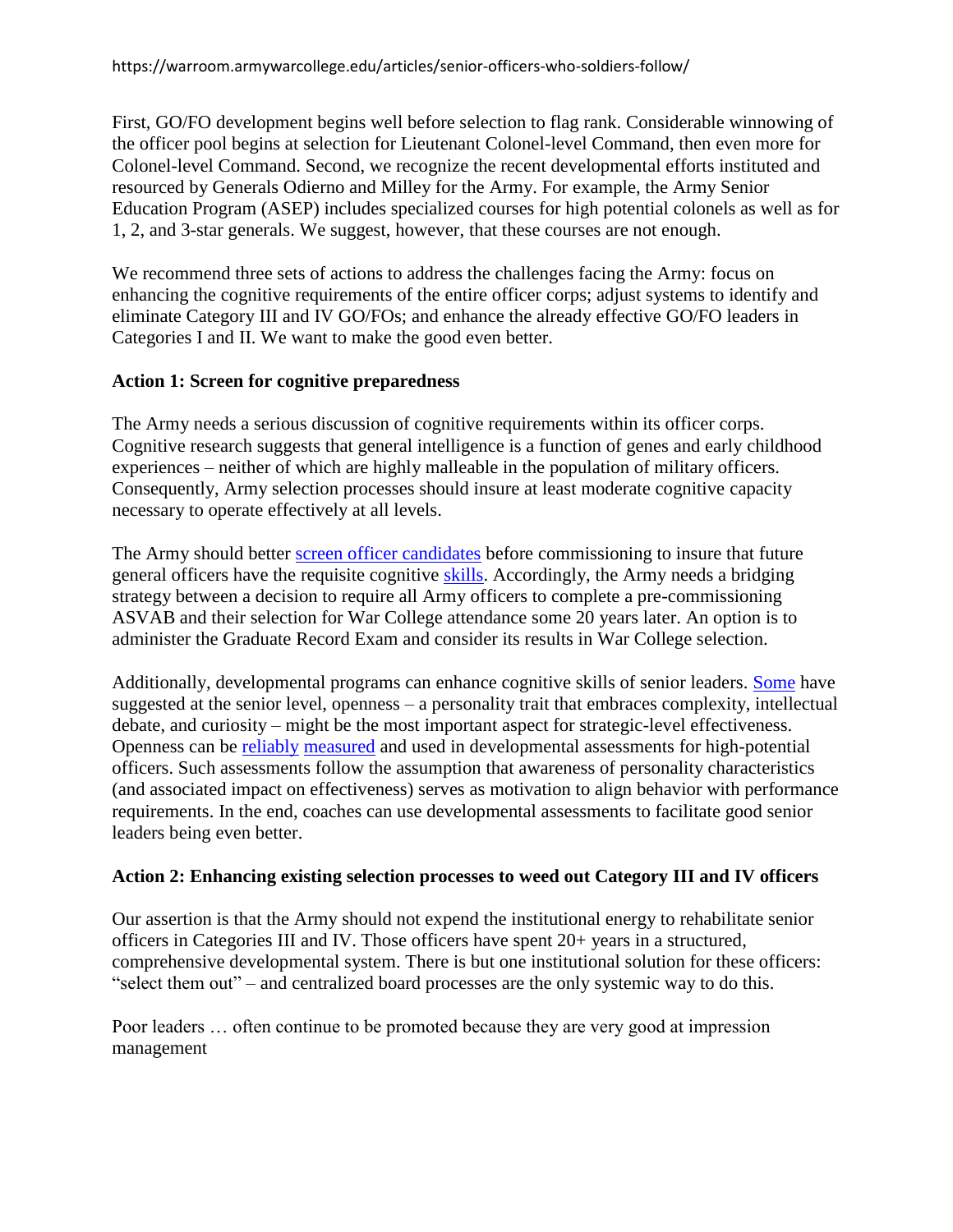Army conventional wisdom regarding Brigadier Generals suggests that selection of the next group of 30 colonels – those just under the cut line – would not adversely impact Army missions and task performance. It follows that more comprehensive comparisons can be made for these top performers; accordingly, more data should be considered in selection processes. As a performance-based organization, the Army Officer Evaluation Reports should continue as the primary means to identify top performers. However, selection boards should consider not only what is achieved, but also how performance outcomes are attained.

The Army has tinkered with developmental 360-degree assessments through the Multi-Source Assessment and [Feedback](https://msaf.army.mil/My360/VIC/MsafTrainingMaterials.aspx) (MSAF) program. Importantly, 360-degree assessments include subordinate, peer, and superior behavioral measures that identify areas of relative strength and weakness. While officer requirements for initiation of an MSAF have been recently rescinded, self-awareness continues to be a requirement for effective leadership at every [level.](https://books.google.com/books?id=ibQTAAAAQBAJ&printsec=frontcover&dq=primal+leadership&hl=en&sa=X&ved=2ahUKEwjontuV55jgAhVIYK0KHcTiD2wQ6wEwAHoECAAQAQ#v=onepage&q=primal%20leadership&f=false) Recent changes do not invalidate the concept but suggest the Army's policy and implementation processes require adaption. Accordingly, one option for more comprehensive data is to develop and implement evaluation data from subordinates or peers in selection processes at the senior level.

Leadership research suggests a critical caveat here. The same system and processes used for developmental feedback should not be used for [evaluation.](https://books.google.com/books?id=gOs2DwAAQBAJ&printsec=frontcover&dq=Should+360-degree+feedback+be+used&hl=en&sa=X&ved=2ahUKEwjtgZ-Y45jgAhVCRKwKHWvTDOEQ6AEwAHoECAAQAg#v=onepage&q=Should%20360-degree%20feedback%20be%20used&f=false) For example, while a *developmental* system might allow the officer to select the raters and have private access to their results, our proposed *evaluative* system would choose the raters and the results would be available to all members of an Army Brigadier General selection board. Human Resource Command could identify the battalion commanders – and potentially also command sergeants major – rated or senior rated by that individual while in brigade or other O-6 level command. Randomly selected subordinates would be required to complete a brief evaluation (e.g., "Would you choose to work for this officer again?" "Is this officer a role model of what an Army General Officer should be?"), characterized as a personal responsibility to the military profession.

A second option to expand the data available to boards would be peer assessments, following a process similar to the one described above. An often-used critique of a peer-based option is that some officers might use such a process to undercut a competitor, making themselves look better by undermining colleagues. We can control for such critiques by also including one's ratings of others as part of one's file. Individuals who are overly harsh on all others might actually be highlighting their own insecurities, thereby identifying themselves for non-selection.

Poor leaders – those represented by the Category III and IV generals – often continue to be promoted because they are very good at impression management. They hide problematic tendencies from their [superiors.](https://www.ausa.org/sites/default/files/Ulmer_0612.pdf) Making information from subordinates and peers available to decision makers through the inclusion of additional performance data – capturing both *what* is accomplished as well as *how* it is accomplished – is necessary to identify those senior officers. Of course, one could argue that more comprehensive systems be implemented earlier in an officer's [career.](https://apps.dtic.mil/dtic/tr/fulltext/u2/a435928.pdf) But to change the culture of the Army, expanding the data used for selection must start with its most senior leaders.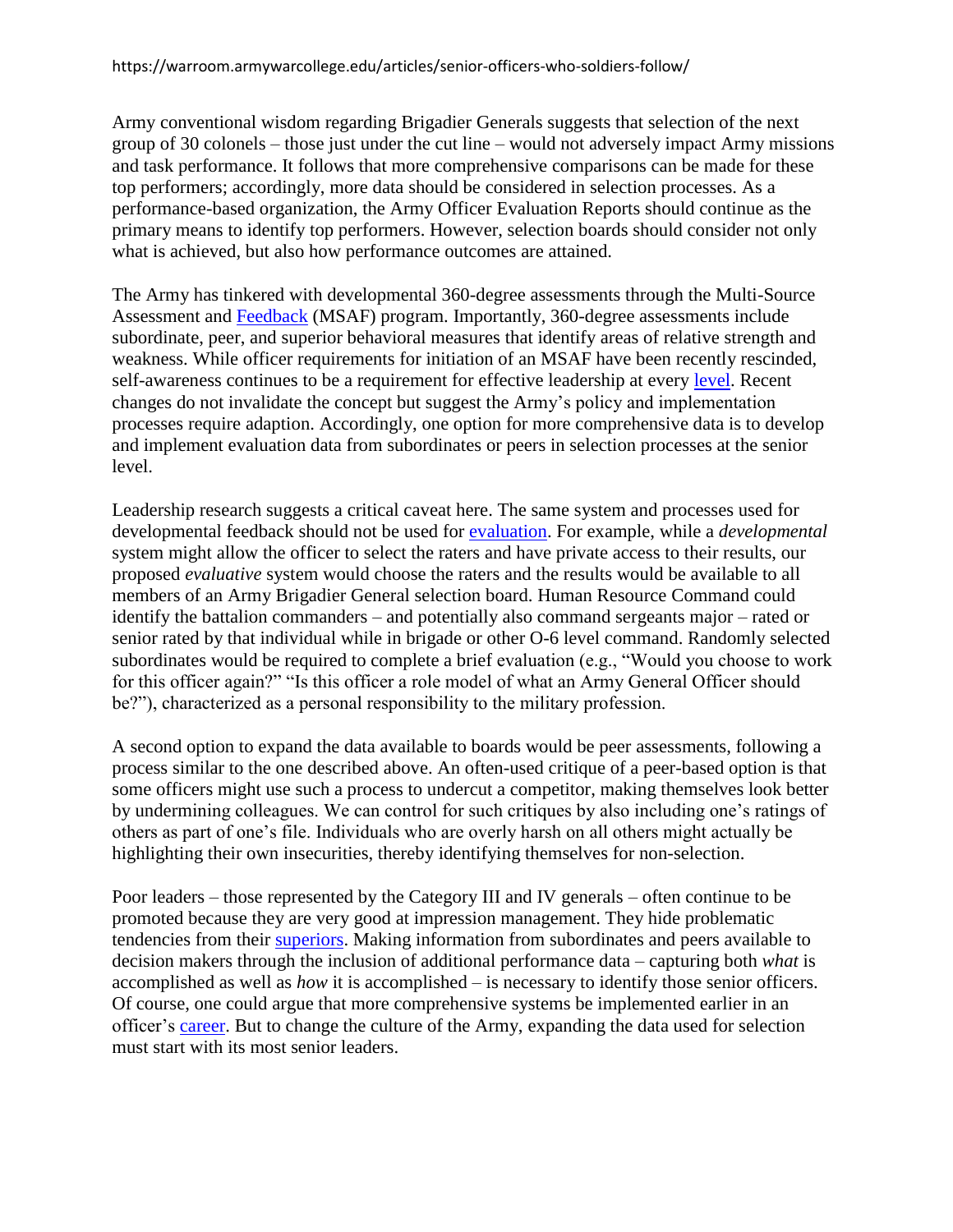#### **Action 3: Enhance the performance of officers in Categories I and II**

The Army must invest in enhancing the performance of leaders assessed in the two higherperforming categories. Such a focus on [enhancing strengths](https://books.google.com/books?id=mo67BwAAQBAJ&printsec=frontcover&dq=Marcus+Buckingham+First+Break+all+the+Rules).&hl=en&sa=X&ved=0ahUKEwi-pPfM-JrgAhUIhOAKHftJD_IQ6AEIKDAA#v=onepage&q=Marcus%20Buckingham%20First%20Break%20all%20the%20Rules).&f=false) is consistent with proven approaches to leader development. Because we discussed cognitive screening in Action 1, this discussion of enhancing the performance of both Category I and II officers will focus on the interpersonal domain. And, while we suggested earlier that Category III and IV generals are beyond development, enhanced actions discussed here might have the related benefit of developing those officers – over time – to higher levels of effectiveness, too. Specifically, we will suggest that such enhancements occur through increased reflection and awareness, coupled with an enhanced appreciation for and development in the unique responsibilities of strategic leaders.

Developing interpersonal skills can be accomplished through multiple means. One opportunity demands reflection of previous leadership behavior. This reflection considers previous events and ponders alternative behaviors or perspectives – both self and others – that might have improved outcomes, either in content, processes, or commitment. Upon reflection, many senior leaders understand previous challenges in a more comprehensive way. While the benefits require an openness to learning and time to complete, the results are a more sophisticated understanding of both direct and indirect effects, number and perspectives of stakeholders, and symbolic considerations that might have been minimized earlier. Taking such a comprehensive view, fundamentally, enhances their wisdom when faced with new [challenges.](https://books.google.com/books?id=SrsHuAAACAAJ&dq=strategic+leadership,+jacobs&hl=en&sa=X&ved=2ahUKEwj0xvO-4ZjgAhVET6wKHd1_B5YQ6AEwAHoECAAQAQ)

A second opportunity for interpersonal development is exposure to the multiple theories of human behavior. Advances in behavioral science have resulted in theories of interpersonal and organizational effectiveness that are both nuanced in application and scientifically supported in content. Development, then, occurs through exposure to those multiple theories, and probably more importantly, the integration of those theories into a personal theory of leadership that continues to expand and adjust individual perspectives in nuanced ways to deal with the expanded stakeholders of the strategic environment.

Finally, coaches can provide a valuable service to those leaders who wish to improve. Value, though, is not in the war stories of coaches having faced similar challenges (one could argue that no two strategic challenges are the same), but in the questions asked to help leaders refine understanding of their own experiences.

#### **Conclusion**

The significant impact of Army General Officers across the force, combined with a long-term assessment of their effectiveness by seasoned and successful subordinates, suggests the need for enhanced senior leader selection and development processes. While one might mistakenly interpret our intent as individually focused, the overall purpose of our argument is to enhance the institution of the U.S. Army. As the profession is more important than the individuals in it, the stewards of that profession must ensure that it is always improving. And enhancing effectiveness, though complex, begins with oneself. Consequently, we close this paper with the question posed to our USAWC students at the end of the initial thought exercise: "In which category would your folks place your name?"